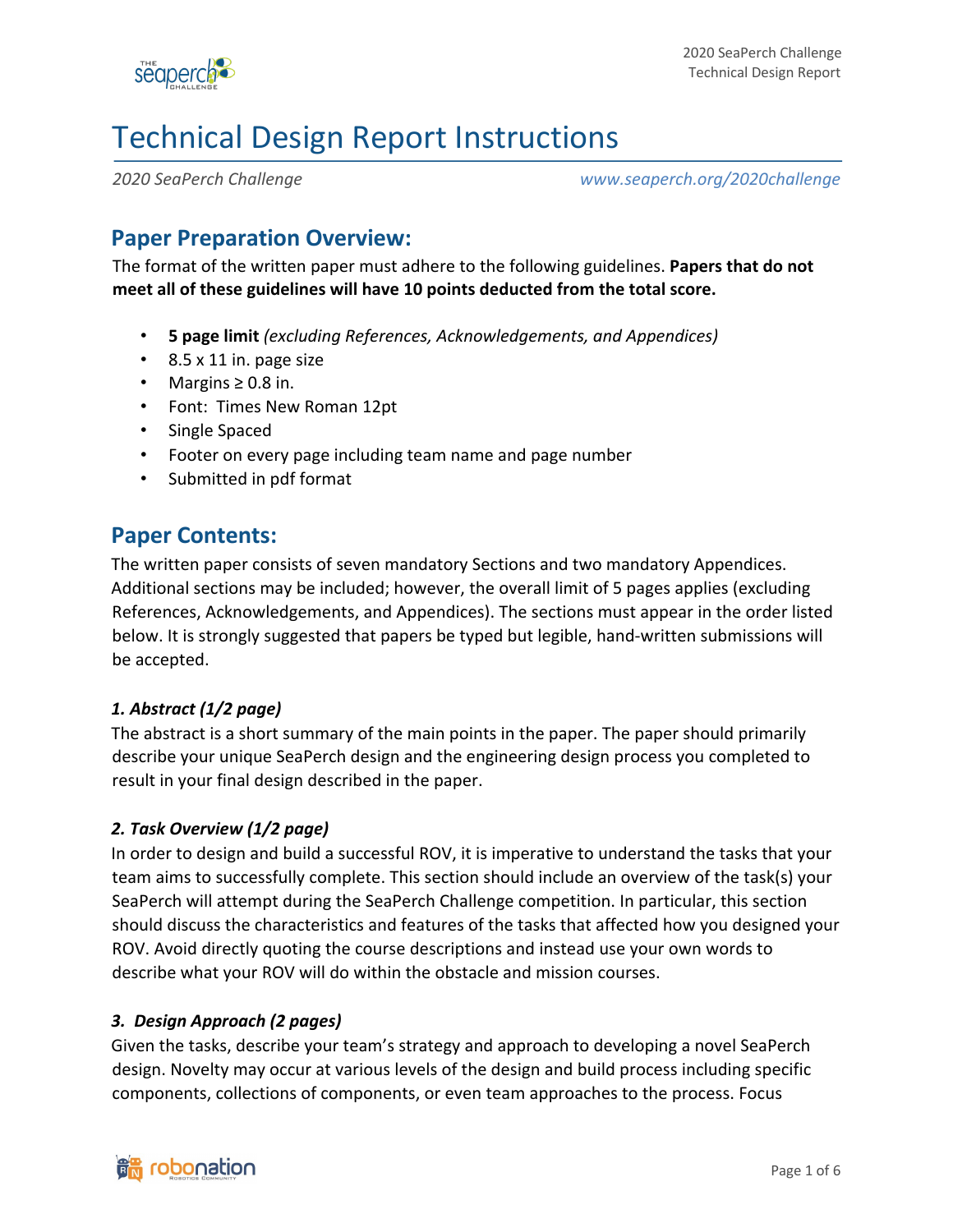

attention on the creative aspects of your system and how your team conceived of, refined, and implemented these ideas. Describe your experience in making design decisions and how prospective ideas were considered among the team. Include engineering and scientific terms and concepts to demonstrate the team's understanding of the challenges of constructing and operating an underwater ROV.

#### *4. Experimental Results (1 page)*

There is a strong correlation between testing time and competitive performance in the arena. This section should describe various tests accomplished, both in-water and in simulation, as applicable. What were your results in these tests? How did these test impact your team's subsequent design(s)? Include images, charts, and figures as appropriate to demonstrate your results.

#### *5. Reflection & Next Steps (1 page)*

Reflect on this season's experience. What did you learn? Were there aspects of the project that you particularly enjoyed or that challenged you? How do you think that your new knowledge or experience will assist you in future endeavors? Include a discussion of next steps for the team and/or the team's ROV.

#### *6. Acknowledgements (no page limit)*

Participating in the competition involves identifying resources and support beyond the efforts of individual team members. This support can take many forms, such as technical advice, labor, equipment, facilities, and monetary contributions. Acknowledging those who have supported your efforts is important.

#### *7. References (no page limit)*

As with any technical publication, original ideas and content not generated by the paper's authors should be properly cited. While there are many citation styles, the American Psychological Association (APA) style guide should be used. Use in-text citations, where appropriate.

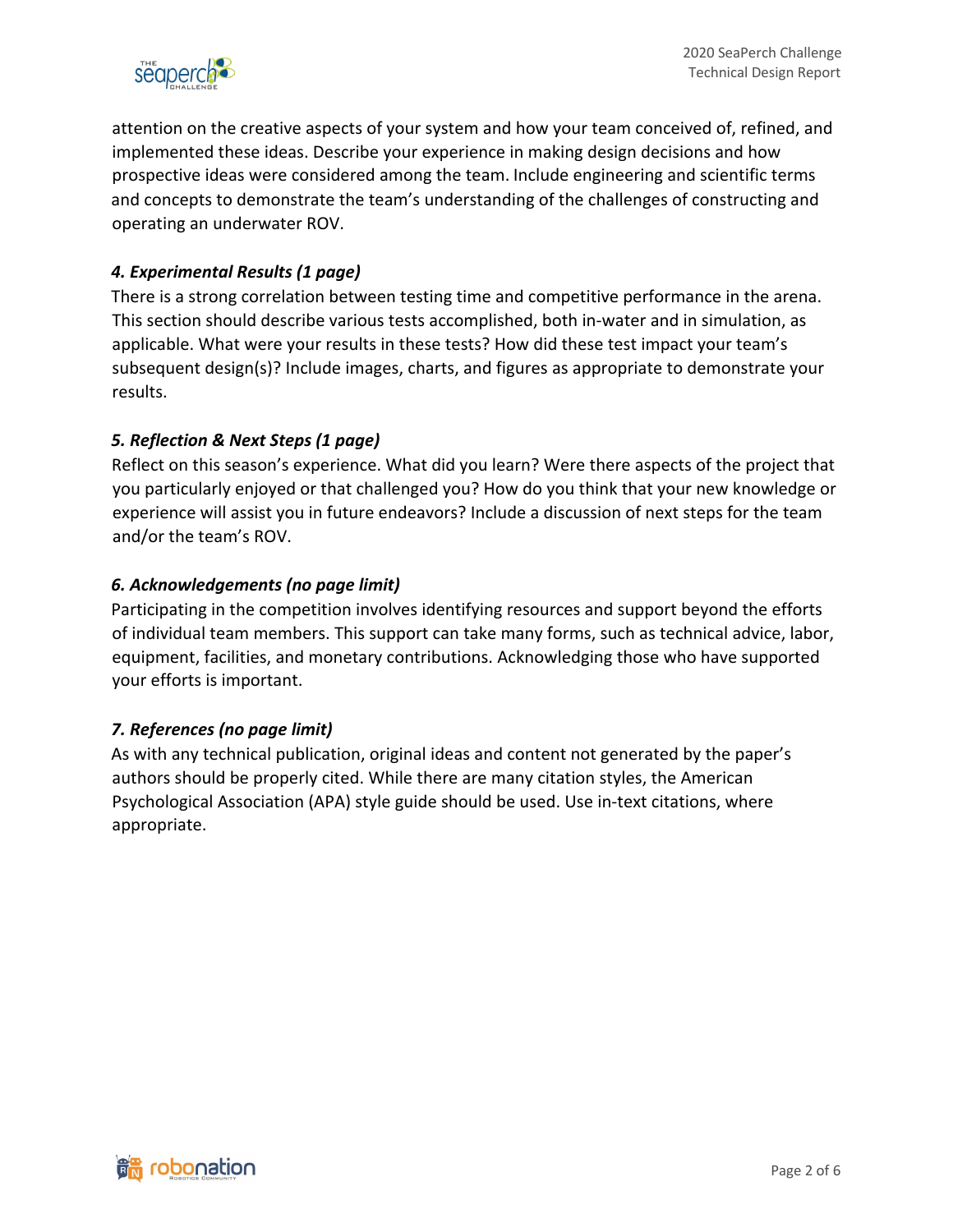

#### *Appendix A: Budget* **(required)**

Include all components included in your SeaPerch design. This information will be utilized during compliance checks at the SeaPerch Challenge and should reflect the total materials cost of your ROV. Add as many rows as necessary to complete this budget.

If revisions are made to your SeaPerch between the submission of this budget and your compliance check, please bring an updated budget sheet for review at compliance. Any team registered in a stock class division must have a total cost of equal to or less than \$25. Teams with total costs greater than \$25 will be moved to the Open Class Division.

| Component                                | <b>Vendor</b> | How was component used? | Cost (in USD) |
|------------------------------------------|---------------|-------------------------|---------------|
|                                          |               |                         |               |
|                                          |               |                         |               |
|                                          |               |                         |               |
| <b>TOTAL COST OF SEAPERCH COMPONENTS</b> |               |                         |               |

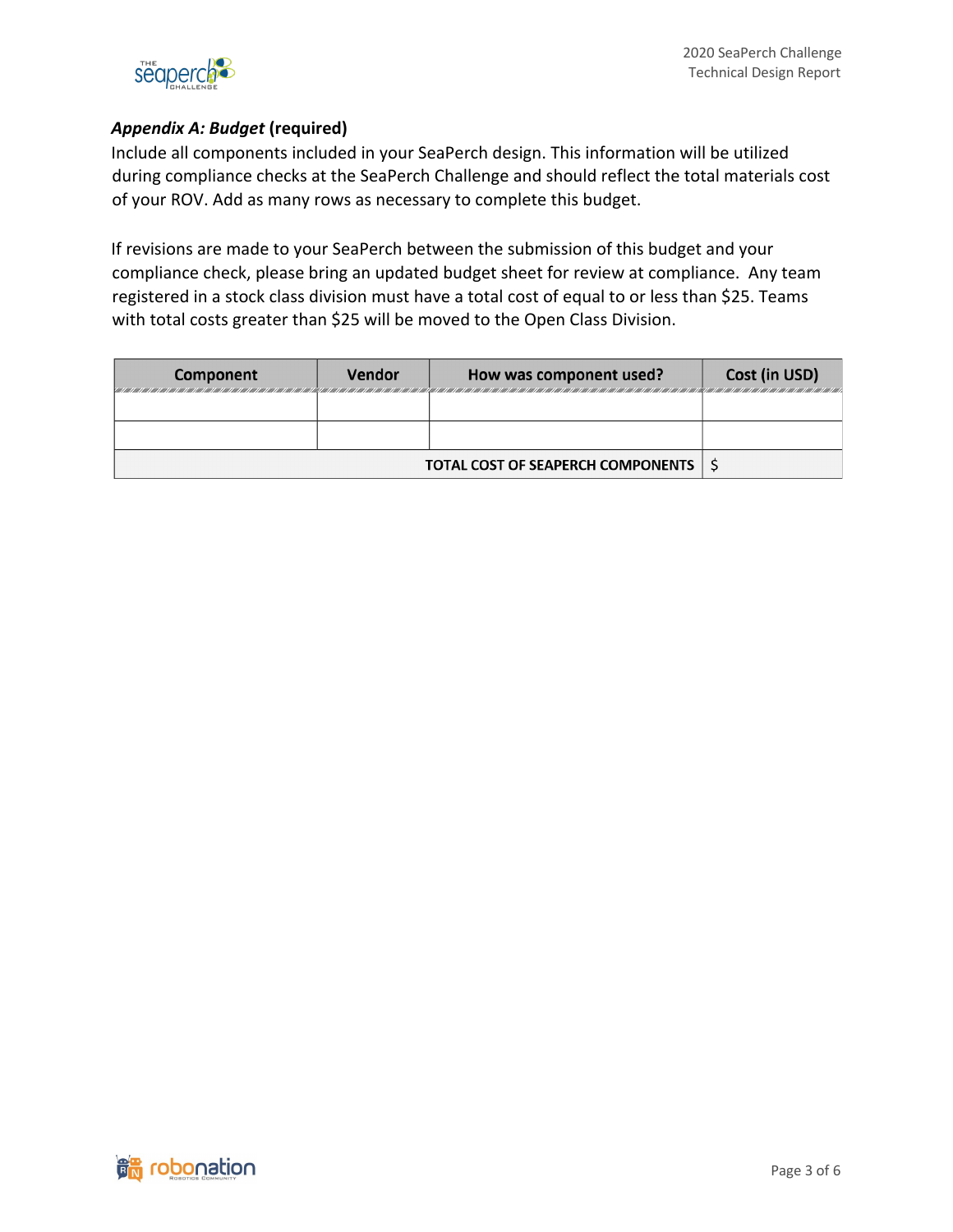

#### *Appendix B: Fact Sheet* **(required)**

A foundational purpose of the SeaPerch Challenge is to showcase and engage the broad SeaPerch community. This fact sheet includes information that introduces teams and their SeaPerches to the community. Submitted team fact sheets will be made available during the 2020 SeaPerch Challenge to highlight the various designs included in the competition. Enter your team's respective information in the Fact Sheet template. You must use the Fact Sheet template to collect points for this component. Information includes:

- Team Name and location
- School/Organization represented
- Image of SeaPerch design
- Competition Class (ie. Middle School Stock Class, High School Stock Class, Open Class)
- Overview of SeaPerch Design: Use this section to provide a high-level explanation of your SeaPerch design
- Number of years your team has participated in the SeaPerch program (this should include years that you have been involved in building a SeaPerch and/or competed in a SeaPerch competition)
- Number of times your team has competed at the International SeaPerch Challenge including your anticipated participation at the 2020 Challenge (ie. If this is your  $1^{st}$  year, you will put 1 year)
- Complete the statement "Our SeaPerch is unique because..."; highlight what you think makes your design innovative
- Complete the statement "Our biggest takeaway this season is..."; focus on your team's experience and what you learned from working together on your design
- Roster with first names and grades of students on your team (note: please DO NOT include last names)
- Name(s) and organizational affiliation(s) of mentor(s)
- Team photo

A draft layout is provided on the next page for informational purposes only. An editable template will be provided prior to registration opening for the 2020 International SeaPerch Challenge.

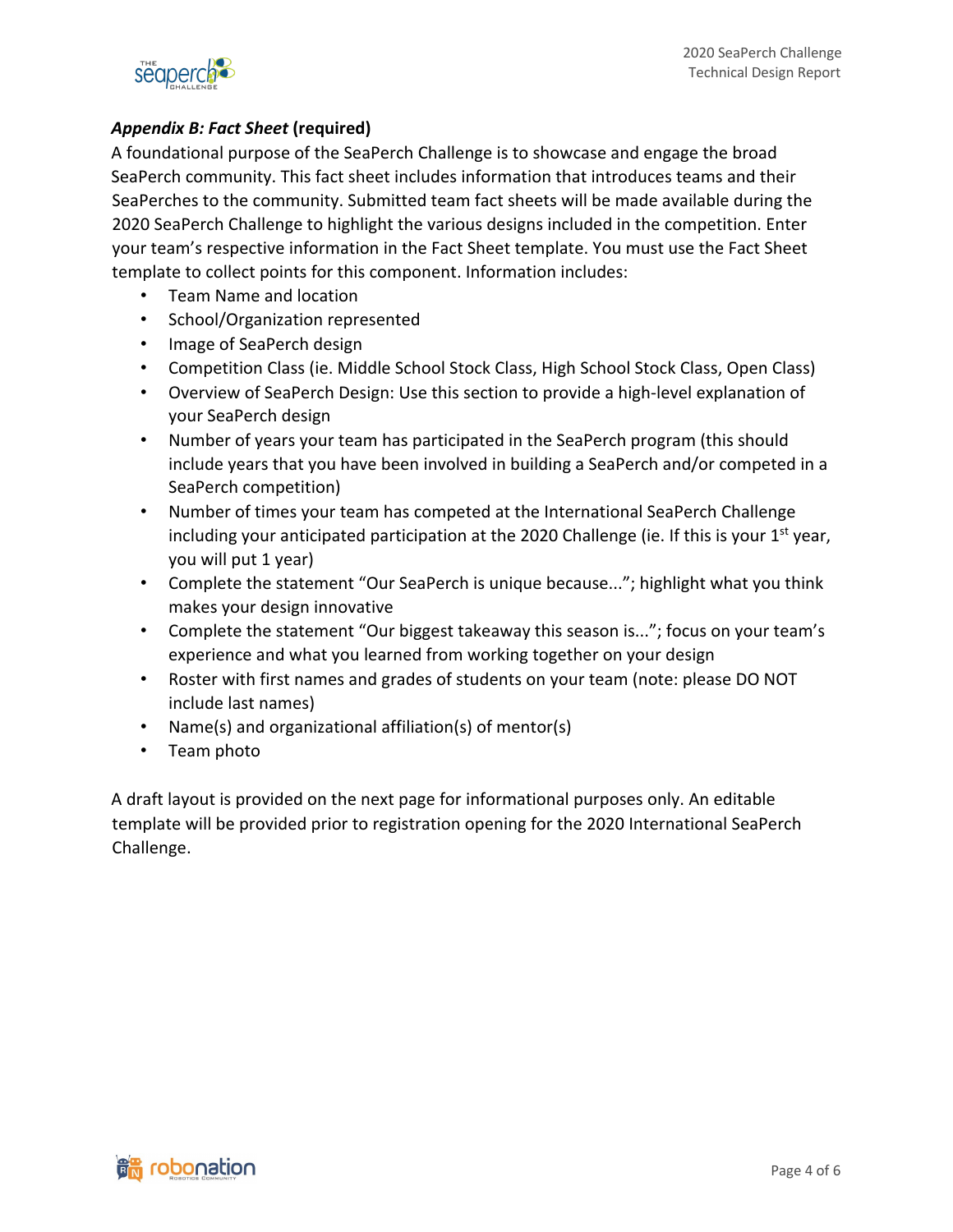

#### *Appendix C: Engineering Notebook (optional)*

Although your team's engineering notebook will not be scored, it may be helpful to include your documentation for supporting details. There are no requirements related to the format or content of an engineering notebook should you choose to include it with your Technical Design Report submission.

For guidance on maintaining an engineering notebook during your design process, please visit: https://www.seaperch.org/engineering\_process.